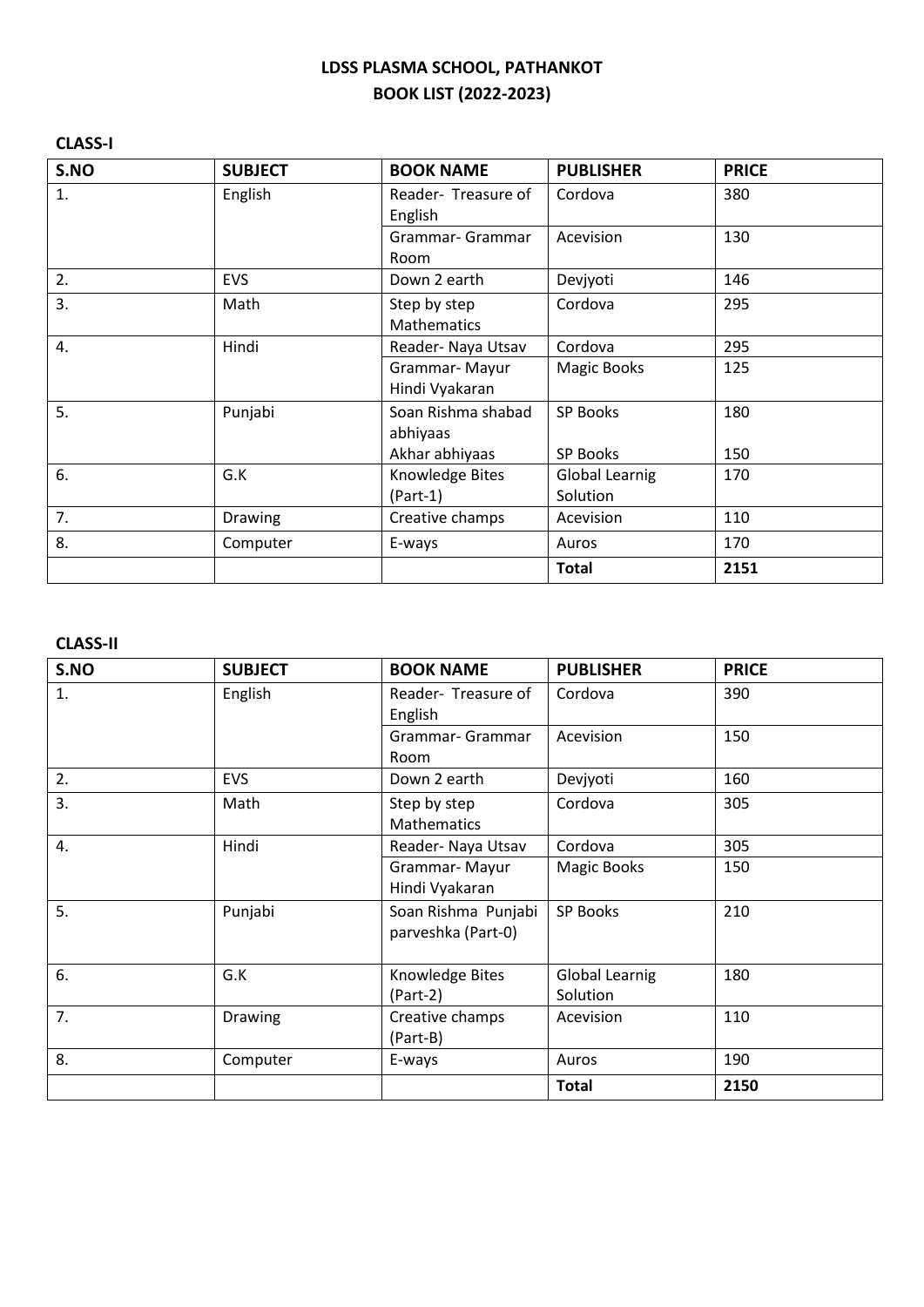### **CLASS-III**

| S.NO | <b>SUBJECT</b> | <b>BOOK NAME</b>                   | <b>PUBLISHER</b>           | <b>PRICE</b> |
|------|----------------|------------------------------------|----------------------------|--------------|
| 1.   | English        | Reader- Treasure of<br>English     | Cordova                    | 400          |
|      |                | Grammar- Grammar<br>Room           | Acevision                  | 160          |
| 2.   | <b>EVS</b>     | Down 2 earth                       | Devjyoti                   | 178          |
| 3.   | Math           | Step by step<br><b>Mathematics</b> | Cordova                    | 315          |
| 4.   | Hindi          | Reader- Naya Utsav                 | Cordova                    | 325          |
|      |                | Grammar-Mayur<br>Hindi Vyakaran    | <b>Magic Books</b>         | 165          |
| 5.   | Punjabi        | Soan Rishma (Part-1)               | <b>SP Books</b>            | 240          |
| 6.   | G.K            | Knowledge Bites<br>$(Part-3)$      | Global Learnig<br>Solution | 190          |
| 7.   | Drawing        | Creative champs<br>(Part-C)        | Acevision                  | 110          |
| 8.   | Computer       | E-ways                             | Auros                      | 210          |
|      |                |                                    | <b>Total</b>               | 2293         |

#### **CLASS-IV**

| S.NO | <b>SUBJECT</b> | <b>BOOK NAME</b>                   | <b>PUBLISHER</b>                  | <b>PRICE</b> |
|------|----------------|------------------------------------|-----------------------------------|--------------|
| 1.   | English        | Reader- Treasure of<br>English     | Cordova                           | 410          |
|      |                | Grammar- Grammar<br>Room           | Acevision                         | 170          |
| 2.   | <b>EVS</b>     | Down 2 earth                       | Devjyoti                          | 223          |
| 3.   | Math           | Step by step<br><b>Mathematics</b> | Cordova                           | 35           |
| 4.   | Hindi          | Reader- Naya Utsav                 | Cordova                           | 335          |
|      |                | Grammar-Mayur<br>Hindi Vyakaran    | <b>Magic Books</b>                | 205          |
| 5.   | Punjabi        | Soan Rishma (Part-2)               | <b>SP Books</b>                   | 250          |
| 6.   | G.K            | Knowledge Bites<br>$(Part-4)$      | <b>Global Learnig</b><br>Solution | 200          |
| 7.   | Drawing        | Creative champs<br>$(Part-1)$      | Acevision                         | 120          |
| 8.   | Computer       | E-ways                             | Auros                             | 230          |
|      |                |                                    | <b>Total</b>                      | 2473         |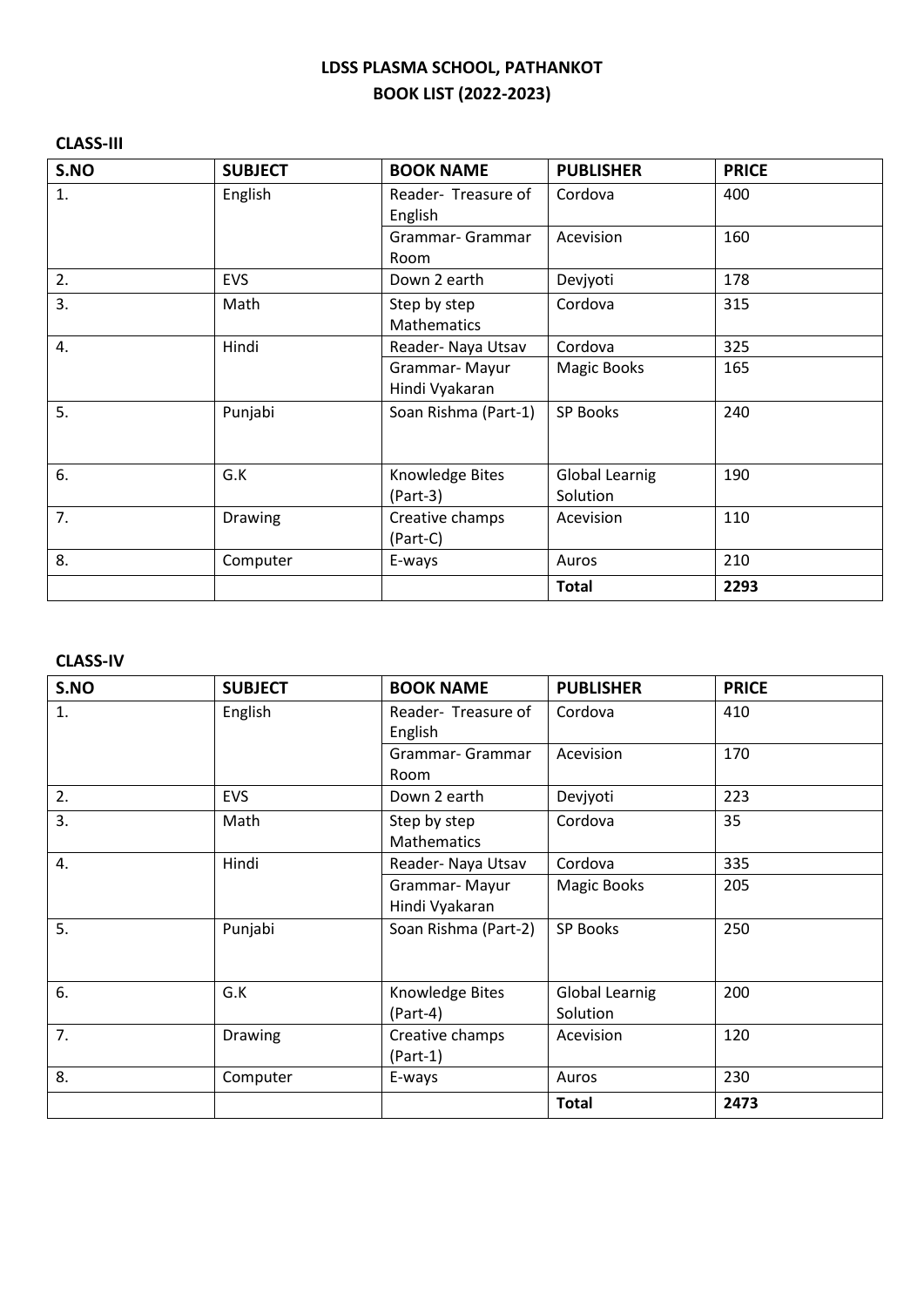### **CLASS-V**

| S.NO | <b>SUBJECT</b> | <b>BOOK NAME</b>                                         | <b>PUBLISHER</b>           | <b>PRICE</b> |
|------|----------------|----------------------------------------------------------|----------------------------|--------------|
| 1.   | English        | Reader- Treasure of<br>English                           | Cordova                    | 410          |
|      |                | Grammar- Grammar<br>Room                                 | Acevision                  | 180          |
| 2.   | EVS            | Down 2 earth                                             | Devjyoti                   | 232          |
| 3.   | Math           | Step by step<br>Mathematics                              | Cordova                    | 340          |
| 4.   | Hindi          | Reader- Naya Utsav                                       | Cordova                    | 340          |
|      |                | Grammar-Mayur<br>Hindi Vyakaran                          | <b>Magic Books</b>         | 220          |
| 5.   | Punjabi        | Reader-Soan Rishma<br>$(Part-3)$                         | <b>SP Books</b>            | 260          |
|      |                | Grammar- Punjabi<br>vyakaran ate Lekh<br>Rachna (Part-5) | <b>SP Books</b>            | 270          |
| 6.   | G.K            | Knowledge Bites<br>$(Part-5)$                            | Global Learnig<br>Solution | 210          |
| 7.   | Drawing        | Creative champs<br>$(Part-2)$                            | Acevision                  | 120          |
| 8.   | Computer       | E-ways                                                   | Auros                      | 260          |
|      |                |                                                          | <b>Total</b>               | 2842         |

#### **CLASS-VI**

| S.NO | <b>SUBJECT</b> | <b>BOOK NAME</b>                                        | <b>PUBLISHER</b>                  | <b>PRICE</b> |
|------|----------------|---------------------------------------------------------|-----------------------------------|--------------|
| 1.   | English        | Reader- Treasure of<br>English                          | Cordova                           | 420          |
|      |                | Grammar-Bravia                                          | Devjyoti                          | 457          |
| 2.   | Science        | <b>Effectual Science</b>                                | Devjyoti                          | 268          |
| 3.   | Math           | Step by step<br><b>Mathematics</b>                      | Cordova                           | 390          |
| 4.   | Hindi          | Reader- Naya Utsav                                      | Cordova                           | 360          |
|      |                | Grammar-Mayur<br>Hindi Vyakaran                         | <b>Magic Books</b>                | 255          |
| 5.   | Punjabi        | Reader-Soan Rishma<br>(Part-4)                          | SP Books                          | 270          |
|      |                | Grammar-Punjabi<br>Vyakaran ate Lekh<br>Rachna (Part-6) | <b>SP Books</b>                   | 300          |
| 6.   | G.K            | Knowledge Bites<br>$(Part-6)$                           | <b>Global Learnig</b><br>Solution | 230          |
| 7.   | <b>Drawing</b> | Creative champs<br>$(Part-3)$                           | Acevision                         | 100          |
| 8.   | Computer       | E-ways                                                  | Auros                             | 290          |
| 9.   | S.St           | Social Science                                          | Devjyoti                          | 268          |
|      |                |                                                         | <b>Total</b>                      | 3608         |